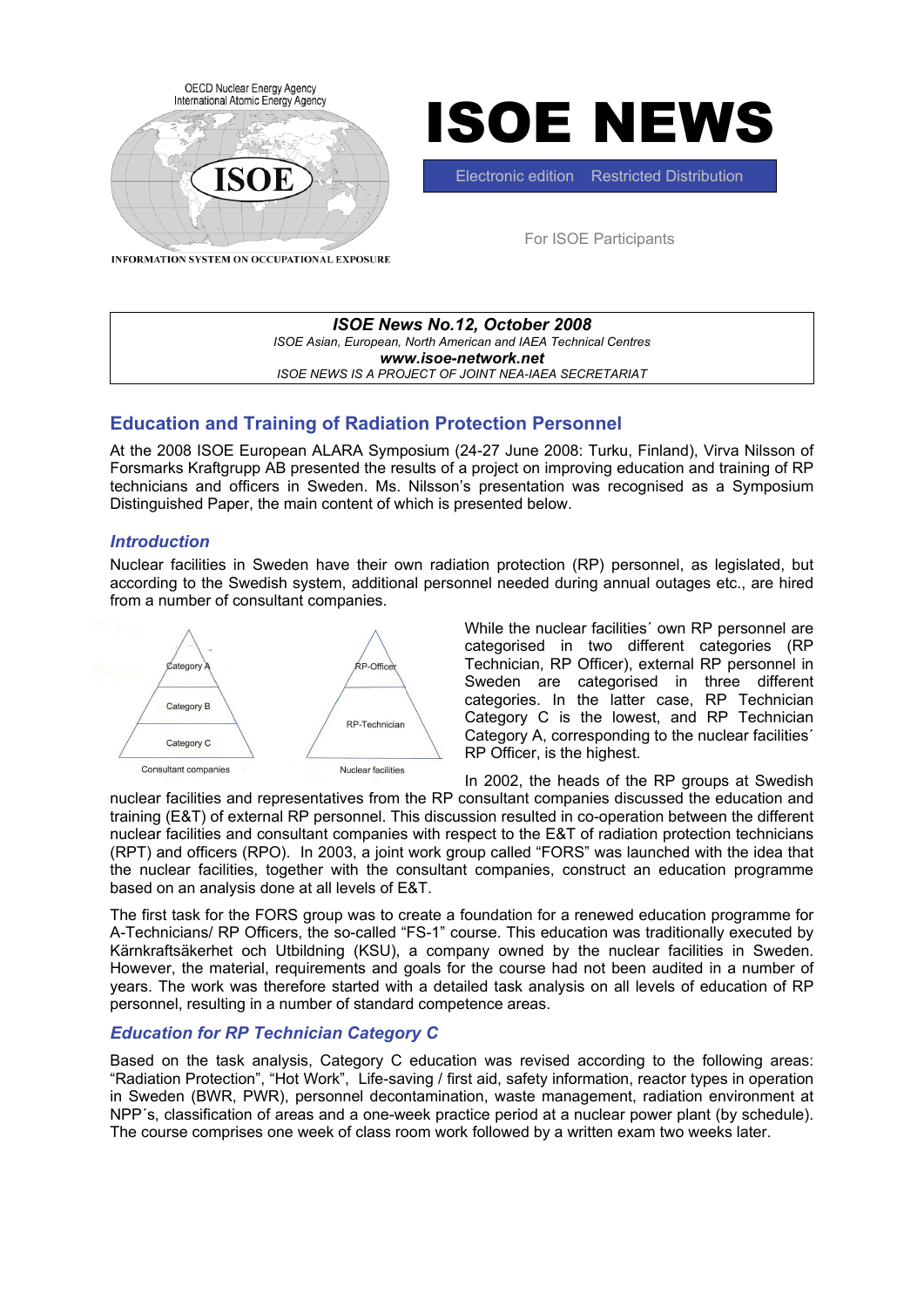### *Education for RP Technician Category B*

According to questionnaires made among RP Technicians Category B, there is a lack of knowledge needed for Category A education. Traditionally there has been a larger gap between the level of education for RP Technician Category B and the next step, Category A/RP Officer.

The most extensive part of the work of the FORS group was therefore to create a new foundation for B-education, as well as produce the associated materials for students and instructors. The work resulted in two books. The first concerns radiation physics, radiation biology, RP operations at the facility, regulations and guidance (including ICRP, ISOE, national legislation etc.), classification of areas, RP instruments, transport of radioactive material, waste management, conventional working environment, arithmetical problems to solve and group work. The second book concerns BWRs and PWRs (the reactor types in operation in Sweden) and a short description of other common reactor types. The course comprises one week of class room followed by a written exam two weeks later.

 Before being qualified to take part in an B-education, a student has to have at least 16 work weeks of practical experience at the facility as an RP Technician Category C, including at least two in the controlled sub-areas of the NPP, Spent Fuel Storage or Transport.

### *Education for RP Technician Category A/RP Officer*

The renewed education programme for A-Technicians/RP Officers includes: Radiation physics, measuring techniques and theory, measuring techniques practice, radiochemistry, radiation biology, ICRP etc., ALARA in practice, legislation etc., and ISOE and RP experiences from around the world.

The course includes two weeks at a university followed by self study and examination through extensive homework instead of an exam. Before being qualified to take part in the A-education programme, the student has to have at least 32 work weeks of practical experience at the facility as an RP Technician Category B, including at least four in the typical radiation controlled areas of the NPP, Spent Fuel Storage or transport.

The pilot course was launched in April 2004, followed by a modified course in April 2005, based on feedback from the first course. The course has been repeated at least once a year since 2004.

The need for further education was identified during the examination and revision of the FS-1 course. As it is fully possible that personnel may have taken part in an FS-1 course many years ago but not in any higher RP education since then, a so-called FS-2 course has been created. The main features in the FS-2 course are to repeat some basics, reinforce existing knowledge and skills, and provide a forum for discussion and exchange of experiences within the country and internationally.

### *General Results and Future Challenges*

The line of education and training for RP Technicians and Officers in Sweden can be expressed as "stairs", where the knowledge and skills of the lower step leads to and is included in a higher one:



Based on the work of the FORS group, all Swedish nuclear facilities have standardised the requirements on RP personnel at all levels. The work of the FORS-group is considered very valuable for the RP professionals. Additionally, it is considered important to attract the younger generation to become a lasting part of this profession and to be willing to continue to educate themselves within it.

*This paper, as well as the other presentations from the 2008 ISOE European ALARA Symposium, are available on the ISOE Network website.*